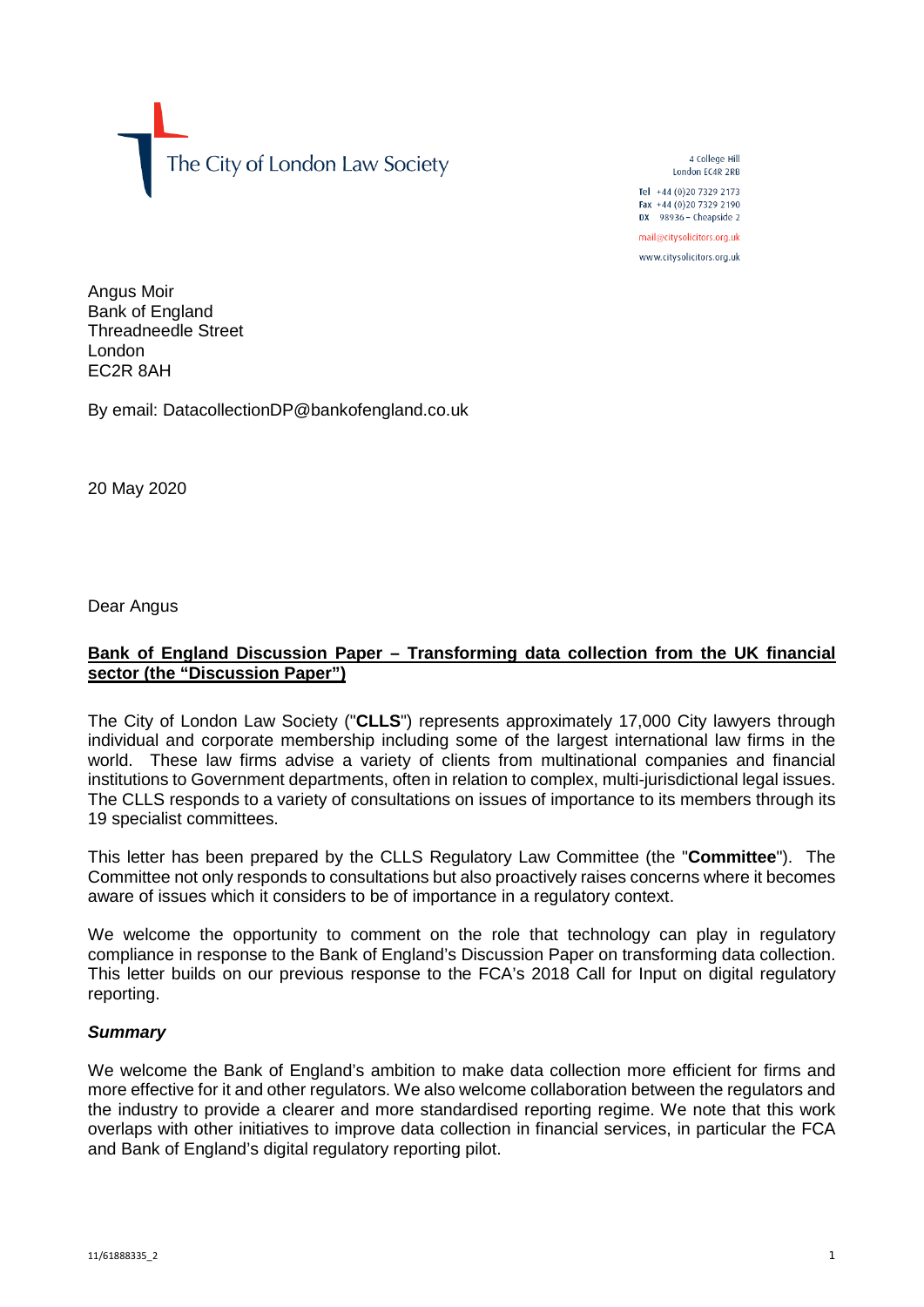The Discussion Paper considers several options for improving data collection. Some options – notably agreeing a common input layer and writing instructions as code – could support a switch from a "push" to a "pull" model for collecting regulatory data. This would involve providing the regulators with direct data access and the ability to extract this data to provide nearer real time monitoring.

The Discussion Paper acknowledges that writing instructions as code would have legal considerations and that the legal status of the code would need to be clarified. But the paper does not go into detail on the legal implications for adopting this approach or the other options it considers. Subject to further clarity on what the preferred option(s) might be, we have commented in this response on general legal considerations such as liability, access and transparency.

### *Background to the Discussion Paper*

The Discussion Paper notes that, in its response to the Van Steenis "Future of Finance" report, the Bank of England committed to developing a "*world-class regtech and data strategy*" and said that it would launch a review of how the hosting and use of regulatory data could be transformed over the next decade.

The Future of Finance report recommended that requests for structured data should be machineexecutable and that regular requests should be coded so that firms can automatically read the requirements and pull the data from their systems. In its response to the report, the Bank of England said that it would engage with industry to explore a range of options, including potentially pulling data directly from firms' systems.

### *Responsibility for interpreting regulatory requirements*

Currently, most regulation – including reporting requirements – is written in a natural language which is not sufficiently standardised format to allow firms to automatically read the requirements and pull the relevant data from their systems. Terms may be defined broadly or not at all. Human judgement is required to determine whether and how rules apply to the facts. As the Discussion Paper says, "*firms interpret [the Bank of England's] instructions to make judgements on what they need to report*" and, in turn, that interpretation "*requires firms to make their own judgements at various points about how those requirements apply to their own business*". A "*further challenge of interpretation*" is translating "*reporting definitions and guidance written in natural language into unambiguous data and technology requirements*".

By contrast, nearly all the options in the Discussion Paper contemplate setting common data inputs and/or agreeing industry data standards in a way which would reduce the scope for interpretation.

The first step towards modernising reporting requirements therefore requires someone to review the current regulation and rewrite it in a more prescriptive way, reducing sufficient ambiguity from the rule. This is likely to require that person taking a narrower interpretation of the scope of that rule. Whoever takes on this responsibility for rewriting the rule also takes the risk that its narrower interpretation does not capture the full scope of the original rule. It is possible that someone adhering to the more prescriptive version of the rule might not comply with the original rule.

There is a range of approaches which could be taken to create and maintain more standardised interpretation of reporting rules and instructions. For example:

• *Regulator-led approach*: The Bank of England and FCA could replace existing requirements with more standardised rules and instructions which reduce the scope for interpretation. These could be presented as code for regulated firms to apply to the data they hold. Alternatively, code could be provided as guidance which would demonstrate compliance with the underlying rule.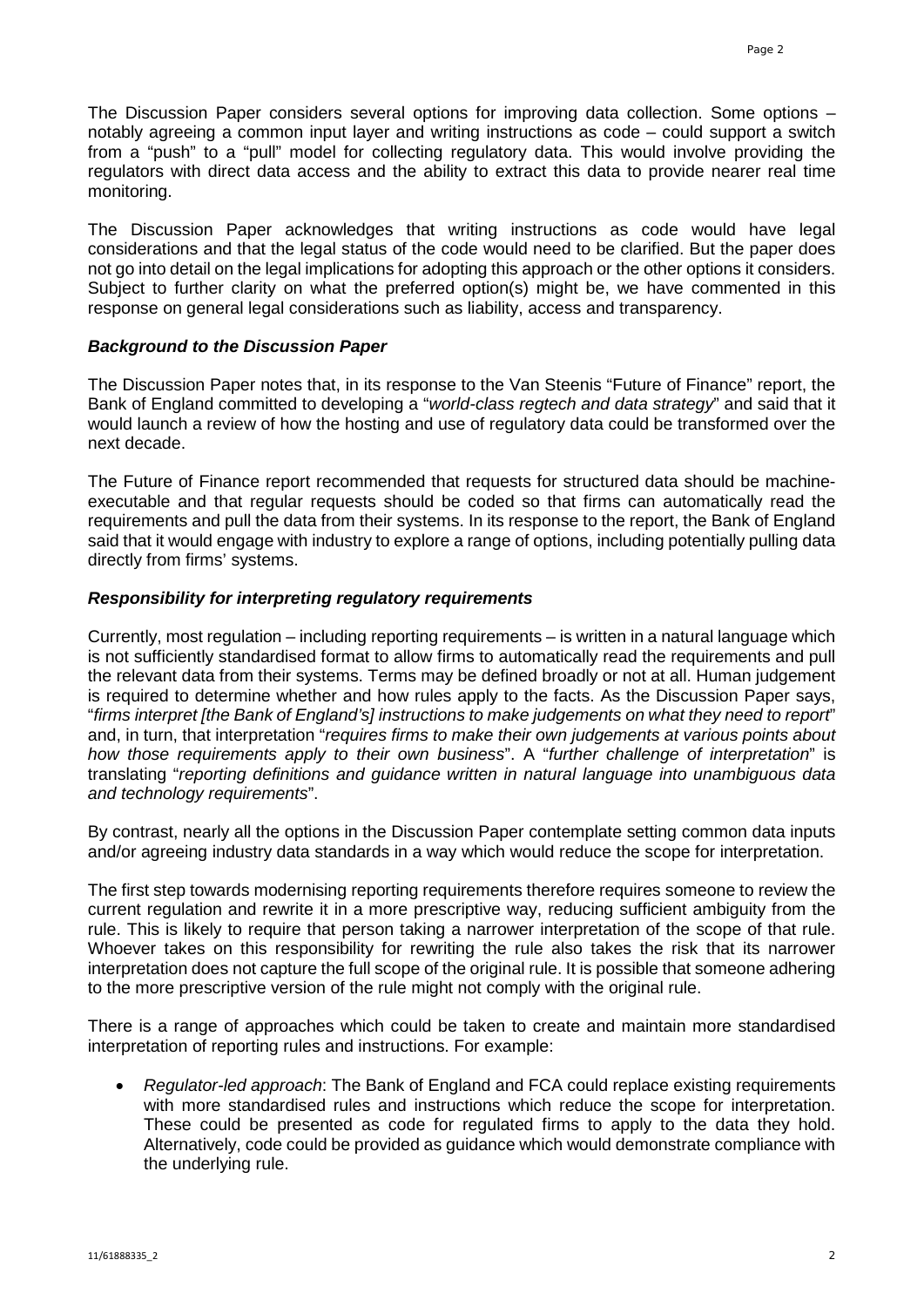- *Firm-led approach*: Alternatively, each regulated firm could adopt its own interpretation of the requirements and apply automated operations to them to the extent possible.
- *Industry-led approach*: Another option suggested in the Discussion Paper would be to take an approach based on industry-agreed data standards.<sup>[1](#page-2-0)</sup> There are clear benefits to using them where they exist e.g. ISDA's Common Domain Model. However, where they do not exist, the Discussion Paper notes that agreeing them, and migrating to them, would not be a trivial exercise.

The legal consequences will depend on the detail of the model which is adopted (e.g. determining where the responsibility for the standardised rule interpretation lies).

## *Implications of crowdsourcing regulatory interpretation*

Regardless of which model for agreeing a new stricter interpretation is ultimately preferred, we assume that the regulatory requirements would remain unchanged and individual regulated firms would continue to be held responsible for the reports that they submit to the regulators, even where an industry-standard interpretation is relied upon.

A significant risk for a regulated firm under this model is that the interpretation is deficient in some way and results in that firm submitting non-compliant reports to the regulator. We anticipate that regulated firms would need assurance that the industry-standard interpretation does in fact meet the relevant requirements for the data they submit.

A broader risk of this approach is that any deficiency in the interpretation would be shared across many regulated firms. Errors in interpretation which today may only affect single reports or single regulated firms could be magnified to affect the whole industry.

If an industry-led model is preferred, we recommend that a governance framework is established to manage the development of the standardised rules. This would necessarily be an approach that brings the industry and the regulators together. Under this framework the industry may take the lead on agreeing a standard interpretation of the rules but with the prospect of a sign-off or similar endorsement from the regulators that this interpretation is sufficient for compliance.

The role of the regulators in this framework should also be to ensure that all impacted regulated firms are represented in the future development of the technology and to act as a counterweight to regulated firms' vested interests. The regulators would need to ensure that a modernised reporting regime does not excessively benefit some regulated firms, such as those with the resources and IT infrastructure to benefit from such a change, and disadvantage others.

Such a governance framework could not end once the technology is established but rather crowdsourcing an industry-standard interpretation would require ongoing maintenance to reflect changes in that interpretation over time. Without this, the standards may ossify and increase the risk of gaps in compliance.

## *Moving from push to pull: straight-through processing*

A key area under consideration in the Discussion Paper is moving from a "push" to a "pull" mechanism for data collection which would allow for near real time changes to reporting rules and reporting instructions. We assume that if the Bank of England were to adopt this model, it would also be followed by the FCA and so this model could potentially be applied widely to various categories of data.

i,

<span id="page-2-0"></span><sup>1</sup> The Discussion Paper points out that an additional benefit to this approach is that it "*could in some cases help to overcome a collective action problem, which may arise since individual firms require an incentive to move to any standard that does not reflect their own existing approach*".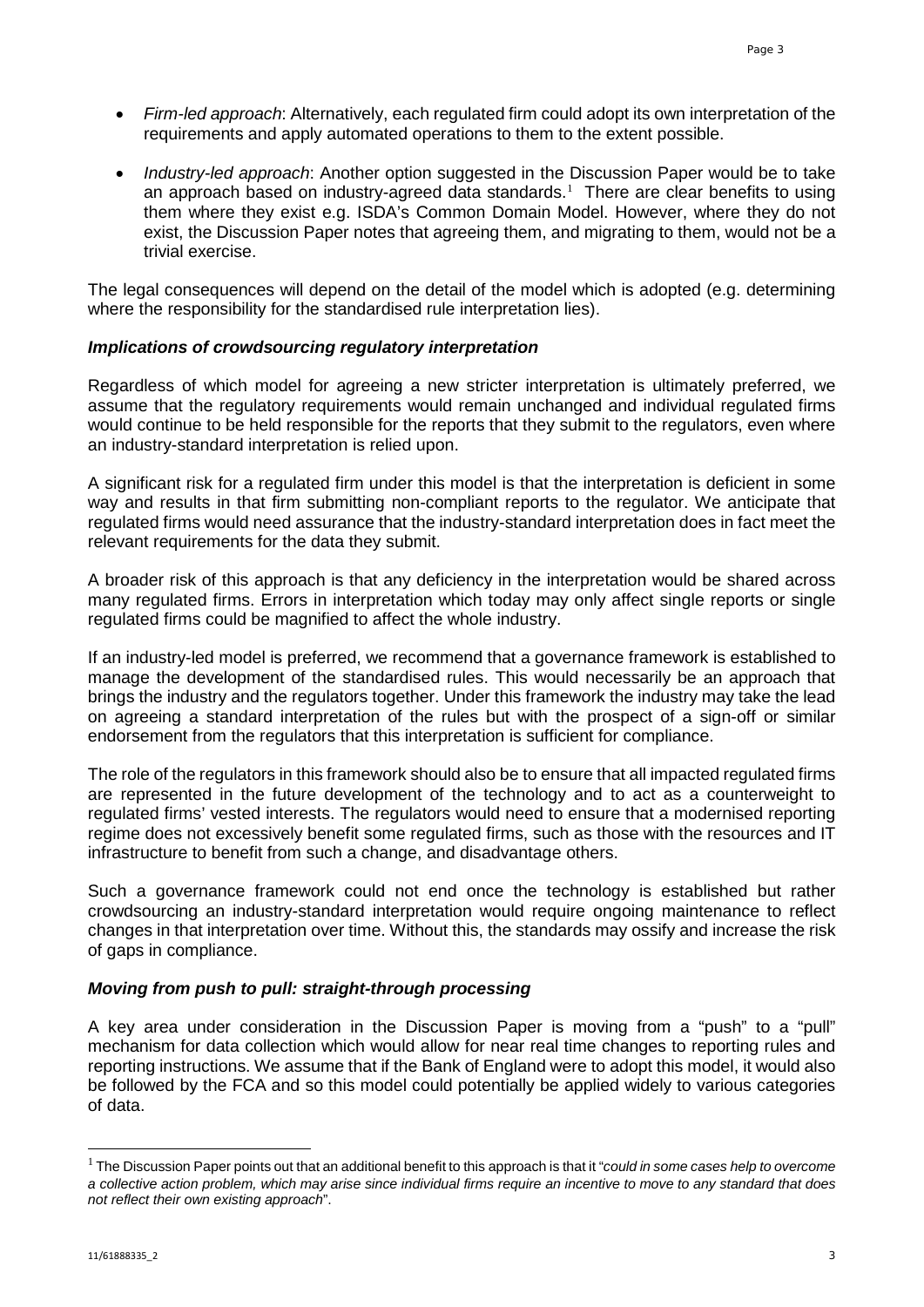There are several legal considerations that such a move would raise, including:

- *Degree of access*: At present, a regulator has no general right of access to a firm's data. Instead, it may require a firm to provide data of a specified type (e.g. under the FCA Handbook, SUP 15.3 for emerging events, SUP 16 for routine reports and FEES 4.4 for fee calculations). Obtaining other information would ordinarily require the regulator to undertake a formal investigation, which bring into play the statutory limits and safeguards associated with that process.
- *Interplay with other requirements*: It is not clear whether a firm, or individual, would be relieved of a proactive disclosure obligation (e.g. under SUP 15 / Principle 11 of the FCA Handbook or PRA Fundamental Rule 7) in a scenario when the regulator had, or could have, access to the relevant data via the firm's systems.
- *Consultation process*: If the regulators can pull data from firms' systems, external consultations on proposed rule changes could be considerably shorter or even dispensed with on the basis that the regulators would have access to the data in any event and could produce the reports they need on demand (although this would likely need a change in the regulators' powers under legislation).
- *Customer data*: Customers and counterparties may have concerns about the confidentiality of their data if the regulator has ongoing access to it.

If this approach is adopted, we recommend that:

- There should be some clear and enforceable limitations in the regulatory rulebook around how regulators' access is exercised, in particular as to scope of access, preservation of client confidentiality and non-access to protected items.
- Legal safeguards are put in place on the use of this data and transparent processes to inform regulated firms of what data is taken, when, and how it is used. Where possible, this information should be disclosed before the data is taken.
- The regulators clarify how the power to pull data from firms' systems would interact with existing proactive disclosure obligations.
- There should also be clear internal processes at the regulators for the approval of rule changes within the standardised reporting regime. Proposed rule changes should be put before the FCA Board or a specific committee designed to consider changes to the regime.
- Once it is established, significant changes (e.g. where new inputs are required) should continue to be open to consultation as for the existing process. Individual regulated firms and/or any industry group setting the standard interpretation would then be able to comment on the feasibility of the proposed change and work with the regulators on the change that is required to the standard interpretation and/or the storage of regulated firms' data.
- The process for rule changes should be built into an ongoing governance framework. The regulators have an important role to play to ensure that any rule change does not excessively benefit some regulated firms to the disadvantage of others.

#### *Liability for reports*

Depending on the model which is adopted, we assume that individual regulated firms will continue to be held responsible for the accuracy of the reports that they submit to the regulators.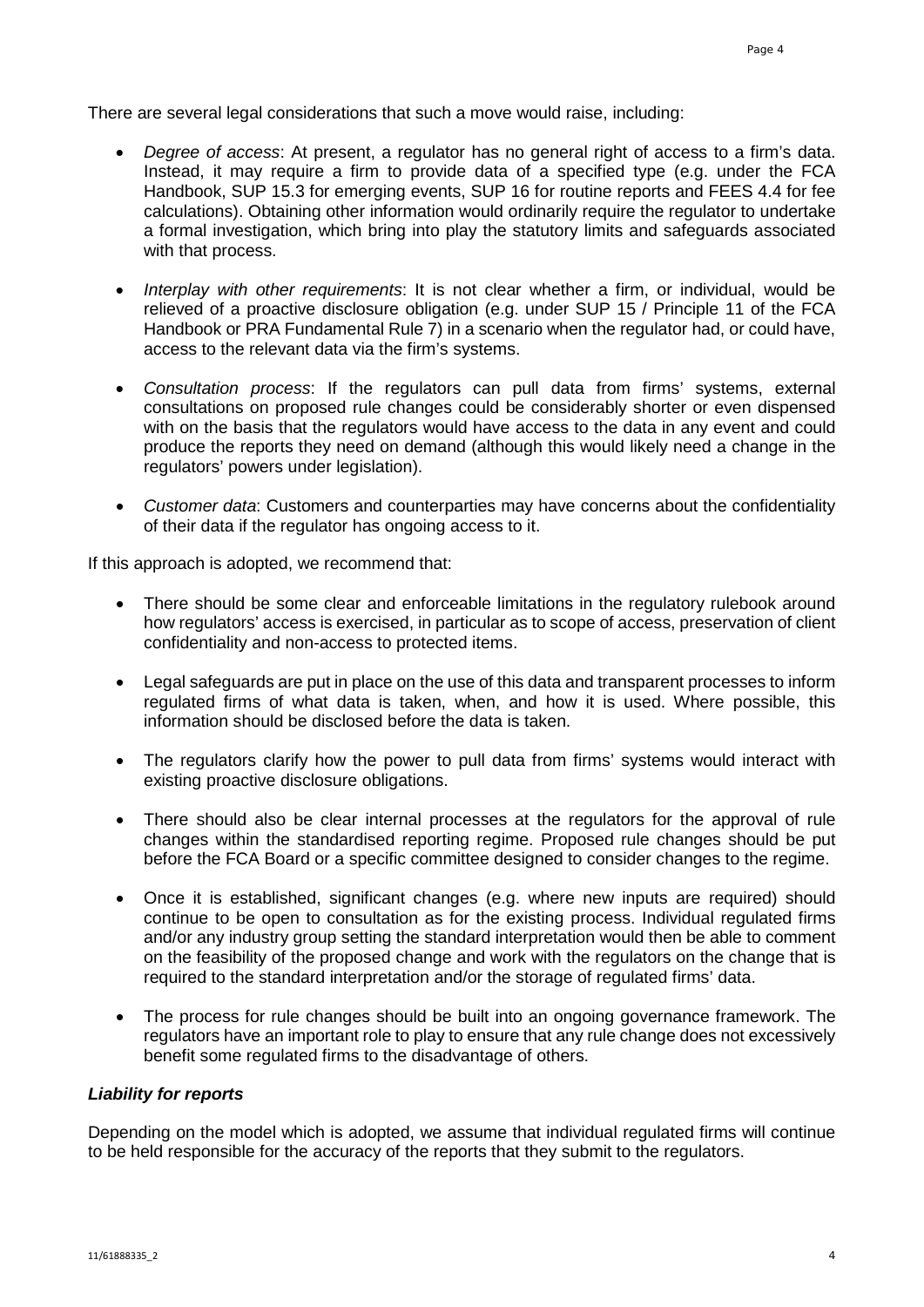We recommend that the regulators provide specific guidance on the liability for an error in a report which has been pulled from firms' systems. Errors which result from an agreed prescriptive interpretation of a rule or a standardised code should be treated more leniently than errors which result from firms' data not being held correctly or failures in their systems and controls. While technology is being developed, we recommend that firms are given the option of participating in a sandbox environment which allows them to test the new technology under enhanced regulatory supervision.

Careful consideration should be given as to what status the prescriptive interpretation of a rule or instruction written in code would have in law. Subject to further clarity on what the preferred model is, we expect that the original rule which is retained in the regulators' rules continues to be authoritative and that this is what would be referred to in the event of any enforcement action.

Finally, it is also important to clarify what the responsibility of a firm should be where it does not agree with an industry-wide prescriptive interpretation of a rule (or rule change). The governance framework to develop the technology should take this into account.

#### *Individual accountability*

In addition to our assumption that regulated firms will continue to be held responsible for the accuracy of their reports, we also assume that any individual responsibility with respect to those reports will also remain unchanged.

We do not think that the application of technology for regulatory compliance changes the fundamentals of firms' governance arrangements. However, the relevant Senior Manager(s) responsible for this area would benefit from additional guidance from the regulators regarding how best to exercise their responsibilities when relying on a standardised interpretation of rules.

In particular, if the "pull" approach is adopted, the Chief Operations Function (SMF24) or equivalent would benefit from additional guidance on the practical aspects of how the regulators would have access to the firm's data (e.g. what technical safeguards a firm should have in place to ensure that the only the relevant data can be accessed and that only the regulator(s) can access it).

#### *Monitoring reports*

In the context of transaction reporting, regulated firms must have appropriate systems in place to check the accuracy of transaction reports that are sent to the regulators.

Similarly, we recommend that any regulatory reports that the regulators pull from firms' systems are made available to those firms to allow them to cross-check their accuracy against the data they hold.

#### *Identifying suitable rules*

It should be acknowledged that the vast majority of regulatory requirements, including possibly many reporting requirements, are not amenable to being reproduced in code or even standardised language without considerable change to their scope. This may be because the data inputs which are required for a given rule are not stored or storable (for example, the FCA's fair, clear and not misleading rule). It may also be because the rule has been written to include deliberate ambiguity or human judgment (for example, where catch-all language has been used because the draftsperson cannot itemise every possible outcome which the rule is intended to cover).

To ensure the success of this work, including the digital regulatory reporting pilot, we recommend that its future development recognises the limitations of the technology and continues to focus on the limited number of practically automatable regulations i.e. technical, data-driven requirements. We anticipate that transforming the way that data is collected under even only these rules would still have a significant benefit on the overall burden of regulatory compliance for the industry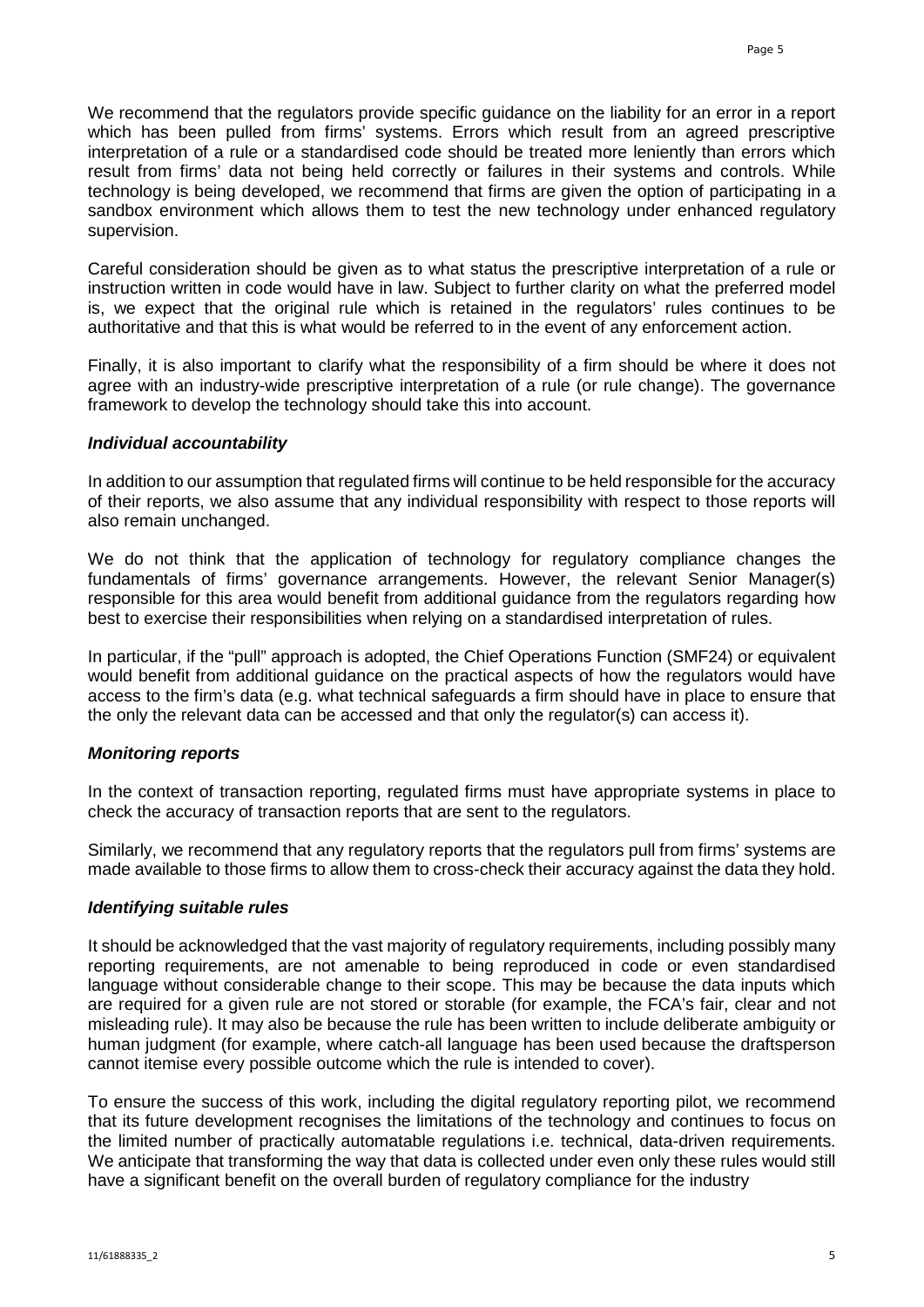If you would find it helpful to discuss any of these comments then we would be happy to do so. Please contact Karen Anderson by telephone on +44 (0) 20 7466 2404 or by email at [Karen.Anderson@hsf.com](mailto:Karen.Anderson@hsf.com) in the first instance.

Yours sincerely

Kanisfier

**Karen Anderson** *Chair, CLLS Regulatory Law Committee*

© CITY OF LONDON LAW SOCIETY 2020 All rights reserved. This paper has been prepared as part of a consultation process. Its contents should not be taken as legal advice in relation to a particular situation or transaction.